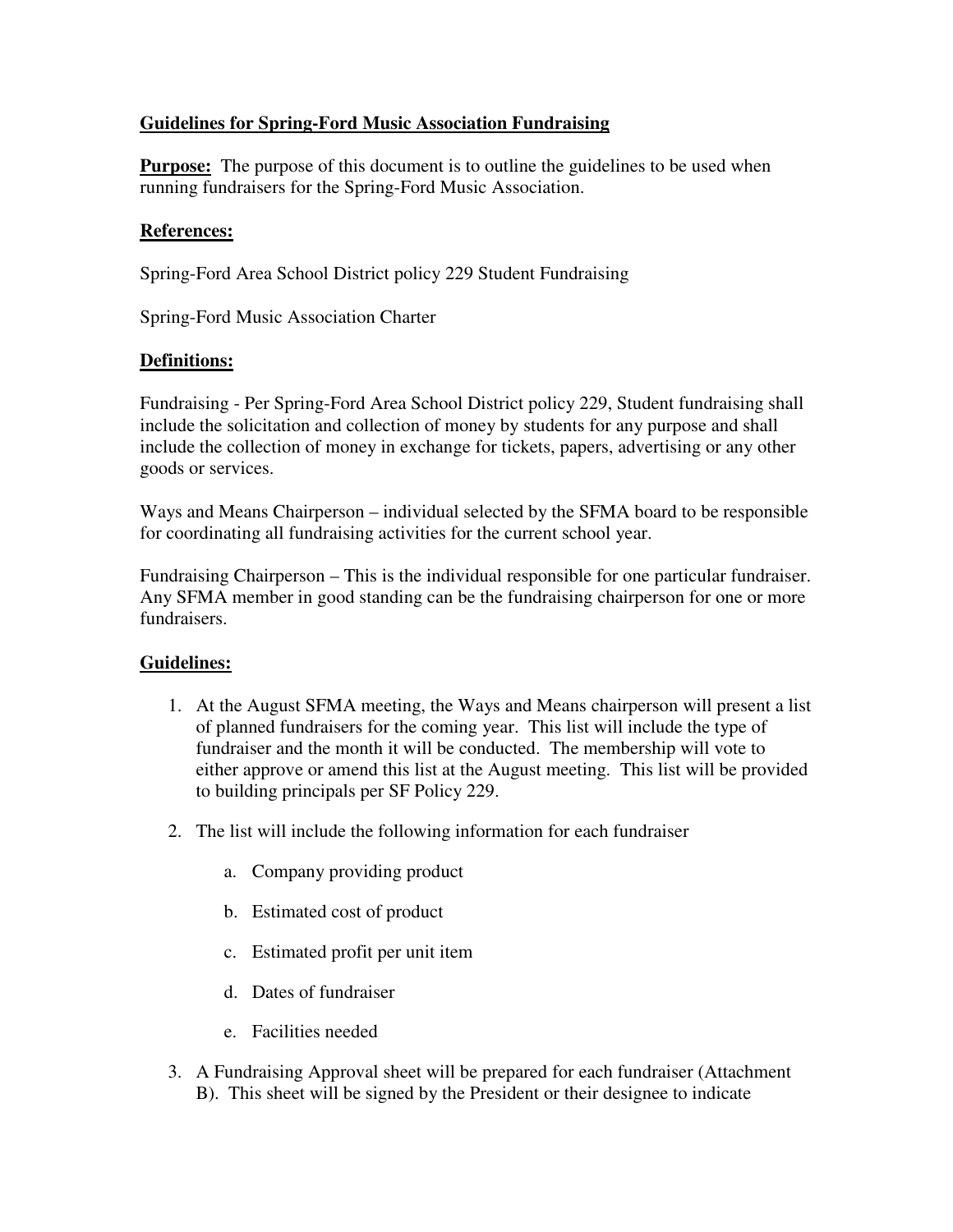approval after acceptance by the membership. A copy of the form will be provided to the Fundraising Chairperson. A copy will be maintained by the Secretary for review by any SFMA member.

- 4. The Ways and Mean Chairperson will solicit and identify fundraising chairperson(s) for the fundraisers approved by the SFMA general membership.
- 5. It is the responsibility of the Ways and Means chairman to ensure the fundraising chairperson is aware of these guidelines and follows all applicable sections.
- 6. Prior to scheduling any fundraiser that uses school facilities; the fundraising chairperson will obtain the required permissions from school personnel by submitting a facility use form per SF Policy.
- 7. Each fundraising chairman is responsible for having copies made and distributing advertising materials for the sale and for collecting the money periodically at the school. No students should be collecting or holding any fundraising money other than their own sales efforts.
- 8. All advertising materials will explicitly identify a penalty for checks returned for insufficient funds. This penalty will be identified at the beginning of each year and will cover the cost the SFMA for these checks.
- 9. The fundraising chairperson will generate a spreadsheet or table that captures the following information (sample provided in attachment A)
	- a. Name of student participating
	- b. Grade of student
	- c. Quantity of product sold
	- d. Amount of money collected
	- e. List of cash and checks, by check number, submitted by student
	- f. Total money collected, total cost and split of profits between SFMA and SPA by student. If there are taxes to be paid (currently only for Program book), these are to be taken out before the split.
	- g. All numbers must add correctly (Money collected cost of fundraiser = profit)
- 10. If there are any samples or free products provided by the fundraising company, these must be identified and used for the good of the students participating in the fundraiser.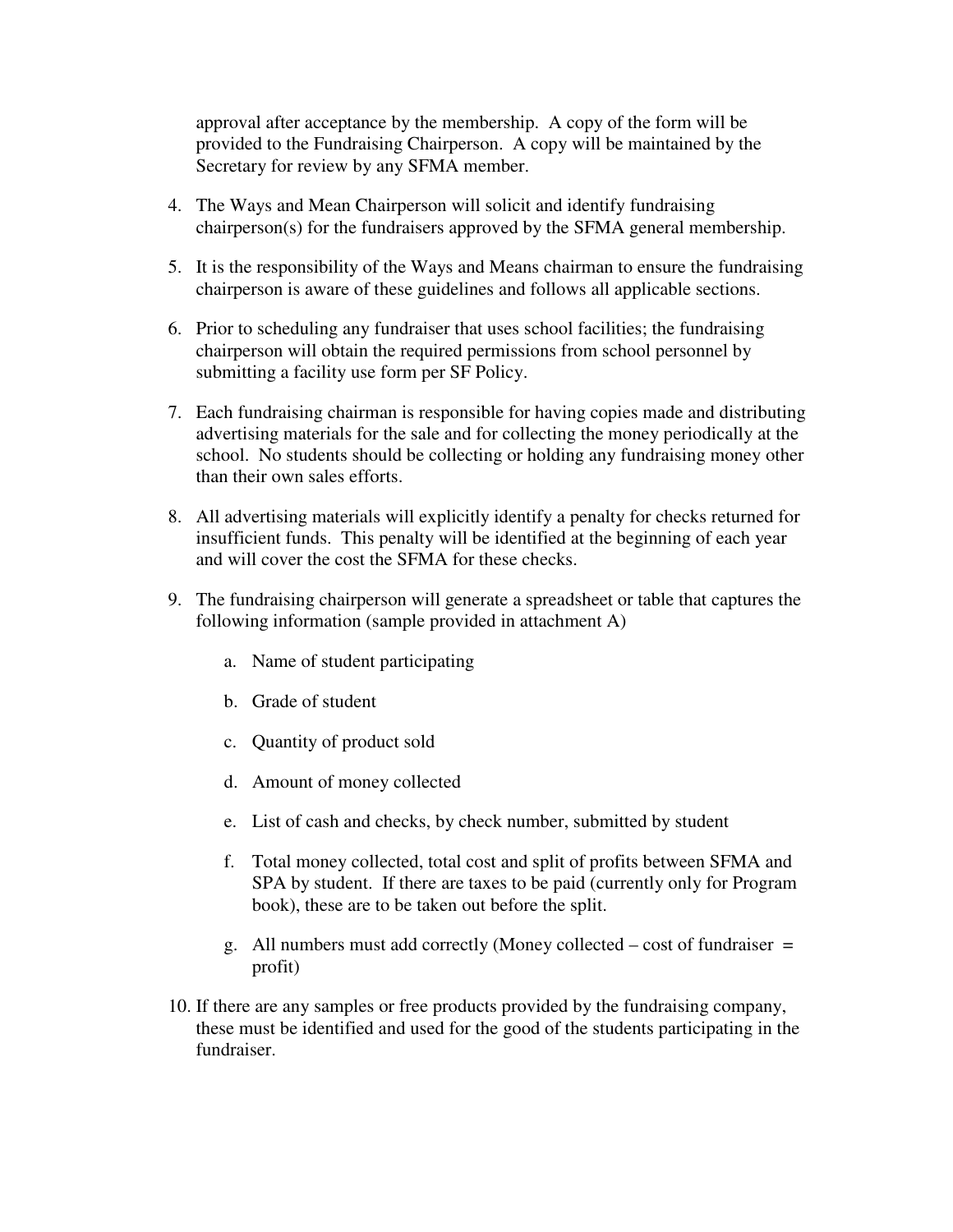- 11. The fundraising chairperson must enter the data into the spreadsheet within seven days of the close of sale (last date orders are collected). Data should be sent via email to the Treasurer and a hard copy of the spreadsheet placed in the envelope with the funds.
- 12. All monies will be turned in to the SFMA Treasurer within seven days following the close of the sale. Any monies or checks not collected should be noted and the fundraising chairperson will take responsibility for obtaining those funds. The SFMA Treasurer will deposit the fundraising money in the bank and send the SPA breakdown to the Assistant Treasurer within seven days..
- 13. If the Fundraising Chairman cannot identify any checks or cash, a note should be made and the unidentified funds should be turned in to the Treasurer with the note. The money will not be held by the Fundraising Chairman for identification.
- 14. Any fundraiser not on the original list must be submitted for approval to the General membership. The submission must include:
	- a. person responsible for fundraiser
	- b. Company providing product
	- c. Cost of product
	- d. Profit per unit item (broken out as SFMA profit and SPA, usually 40% SFMA and 60% SPA)
	- e. Dates of fundraiser
	- f. Facilities needed
- 15. The request for any ad hoc fundraiser must be submitted to the SFMA Executive board on the format specified in Attachment B before the first Tuesday of the month. The board will only review the materials provided and communicate any missing information to the person submitting the request. Any request made to the board will be reviewed at the next membership meeting.
- 16. A Fundraising Approval sheet will be prepared (Attachment B). This sheet will be signed by the President or their designee to indicate approval after acceptance by the membership. A copy of the form will be provided to the Fundraising Chairperson. A copy will be maintained by the Secretary for review by any SFMA member.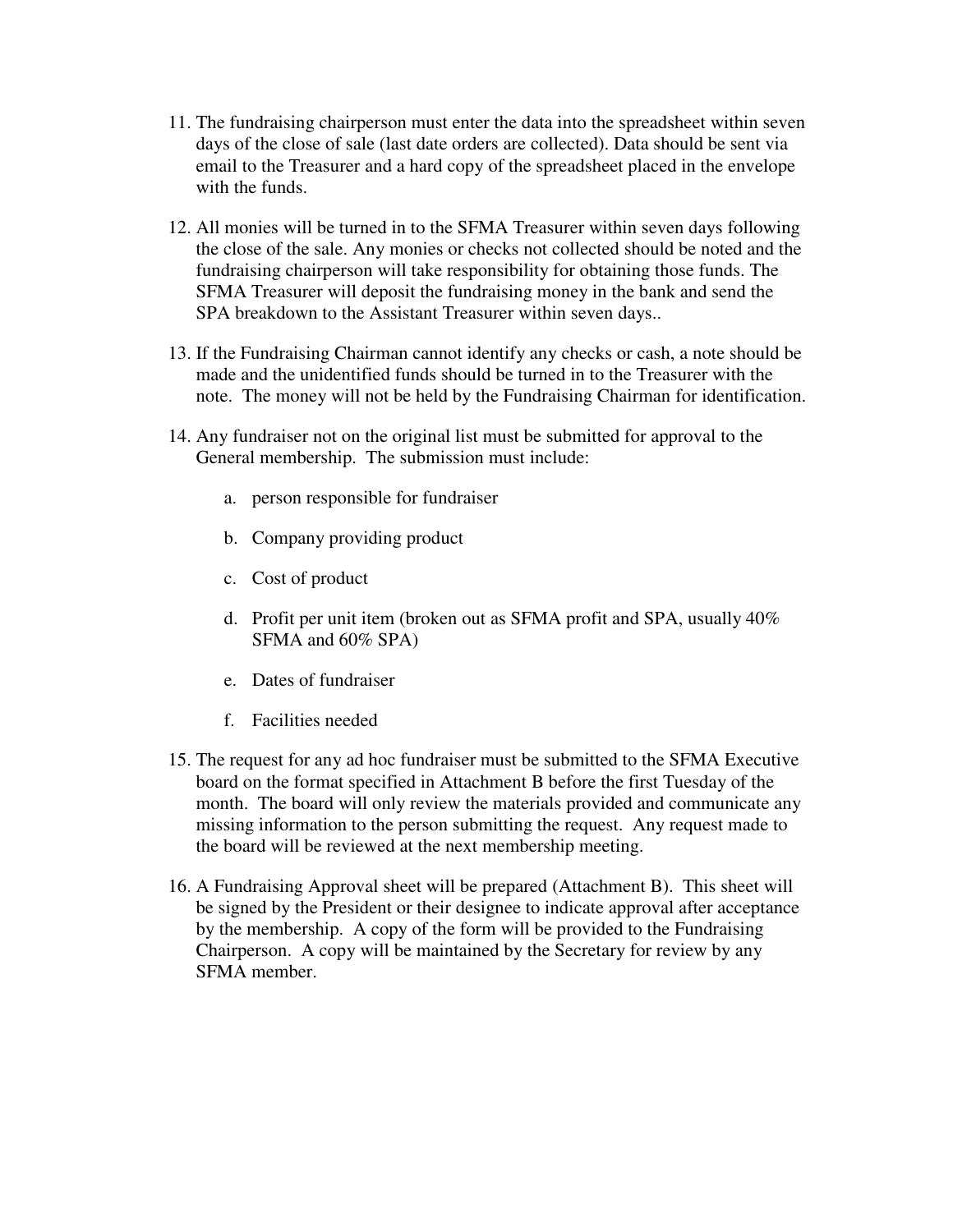| <b>Name</b>    | Grade          | <b>Total</b>   | Amount     | <b>Amount</b> |                                                                                                                | <b>Total</b><br><b>Profit</b> | <b>Music</b><br>Assn | <b>Student</b> |
|----------------|----------------|----------------|------------|---------------|----------------------------------------------------------------------------------------------------------------|-------------------------------|----------------------|----------------|
|                |                | <b>Kits</b>    | <b>Due</b> | Paid          | <b>Payments</b>                                                                                                | \$5.50                        | 2.2                  | \$3.30         |
|                |                |                |            |               | 1137 - \$176.50;<br>137 - \$17.00;<br>$310 - $17.00;$<br>$5081 - $15.50$ ;<br>3496 - \$31.00;                  |                               |                      |                |
| Jill Jones     | $\overline{7}$ | 18             | 289.00     | 289.00        | 1811 - \$32.00                                                                                                 | \$94.50                       | \$39.60              | \$59.40        |
| Larry Brown    | 8              | $\overline{2}$ | 32.00      | 32.00         | 5035 - \$32.00                                                                                                 | \$10.50                       | \$4.40               | \$6.60         |
| Sam Smith      | 8              | 8              | 125.00     | 125.00        | 1820 - \$125.00                                                                                                | \$42.00                       | \$17.60              | \$26.40        |
| Sally Starr    | 8              | 3              | 50.00      | 50.00         | 130 - \$33.50;<br>1602 - \$16.50                                                                               | \$15.75                       | \$6.60               | \$9.90         |
|                |                |                |            |               | 3472 - \$130.50;<br>3688 - \$17.50;<br>2062 - \$16.00;<br>476 - \$31.50;<br>5975 - \$32.50;<br>1065 - \$33.00; |                               |                      |                |
| Tom Jackson    | 10             | 17             | 277.00     | 277.00        | 423 - \$16.00                                                                                                  | \$89.25                       | \$37.40              | \$56.10        |
|                |                | $\Omega$       | 0.00       |               |                                                                                                                | \$0.00                        | \$0.00               | \$0.00         |
|                |                | \$48.00        | \$773.00   | \$773.00      |                                                                                                                | \$252.00                      | \$105.60             | \$158.40       |
| Order # 235874 |                |                |            |               |                                                                                                                |                               |                      |                |

Attachment A Sample fundraising form